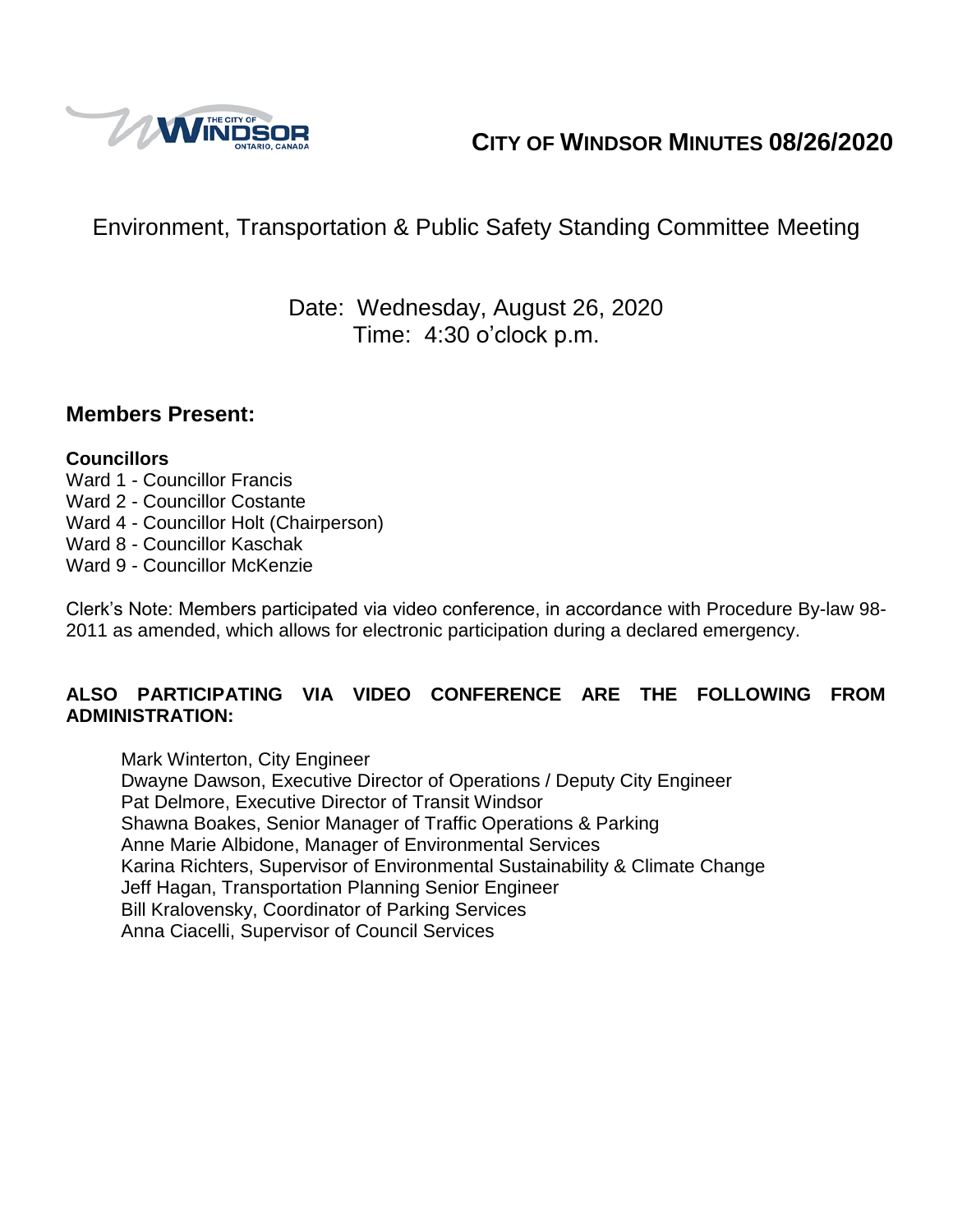# **Minutes Environment, Transportation & Public Safety Standing Committee Wednesday, August 26, 2020** Page 2 of 12

### **1. CALL TO ORDER**

The Chairperson calls the meeting of the Environment, Transportation & Public Safety Standing Committee to order at 4:31 o'clock p.m.

## **2. DISCLOSURE OF PECUNIARY INTEREST AND THE GENERAL NATURE THEREOF**

None disclosed.

## **3. ADOPTION OF THE MINUTES OF THE ETPS STANDING COMMITTEE**

## **3.1. Adoption of the Environment, Transportation & Public Safety Standing Committee minutes of its meeting held July 22, 2020**

Moved by: Councillor Francis Seconded by: Councillor Costante

THAT the Minutes of the Environment, Transportation & Public Safety Standing Committee meeting held July 22, 2020 **BE ADOPTED** as presented. Carried.

Report Number: SCM 234/2020

## **4. REQUEST FOR DEFERRALS, REFERRALS OR WITHDRAWALS**

None requested.

## **5. COMMUNICATIONS**

None presented.

## **6. PRESENTATIONS AND DELEGATIONS**

None presented.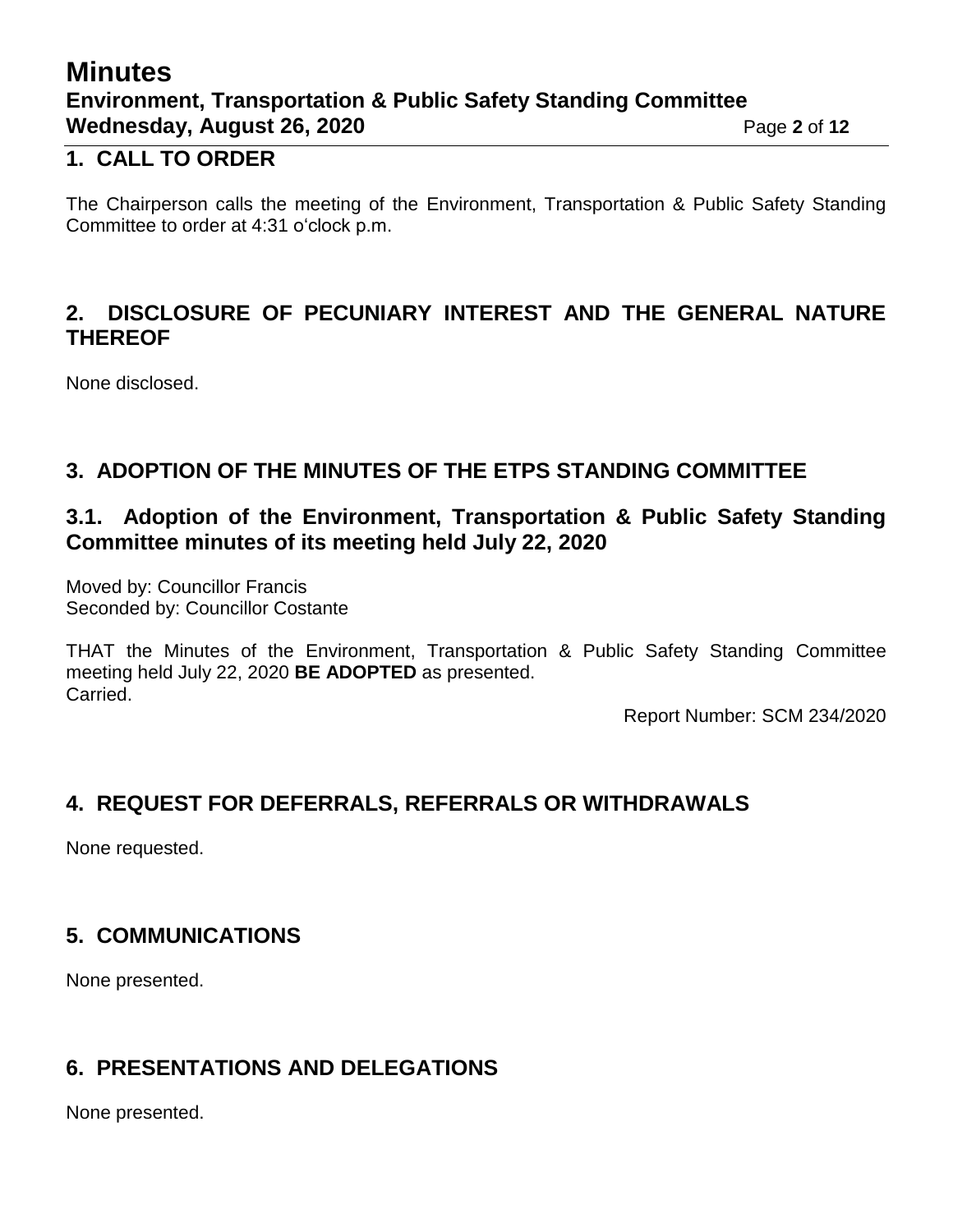# **Minutes Environment, Transportation & Public Safety Standing Committee Wednesday, August 26, 2020** Page 3 of 12

### **7. COMMITTEE MATTERS**

### **7.1. EWSWA Regular Board Meeting Minutes - May 5, 2020**

Moved by: Councillor McKenzie Seconded by: Councillor Kaschak

Decision Number: **ETPS 776** THAT the minutes of the Essex-Windsor Solid Waste Authority (EWSWA) of its Regular Board meeting held May 5, 2020 **BE RECEIVED**. Carried.

> Report Number: SCM 206/2020 Clerk's File: MB2020

### **8. ADMINISTRATIVE ITEMS**

### **8.1. Waiver of School Neighbourhood Policy - New James L. Dunn Public School - Ward 3**

Councillor McKenzie inquires as to what extent active transportation infrastructure is considered when a new school is built. J. Hagan, Transportation Planning Senior Engineer appears via video conference for the Environment, Transportation and Public Safety Standing Committee regarding the administrative report Waiver of School Neighbourhood Policy – New James L. Dunn Public School – Ward 3 and indicates that new schools are required to create an Active Transportation Plan as stated in the Official Plan and is referenced in the School Neighbourhood Policy. Mr. Hagan adds that there is scoring criteria in the Active Transportation Master Plan that looks at various characteristics of an area or roadway and it is reviewed on a detailed level as the application comes forward from the school, and at a higher level network wide in terms of prioritizing different routes and different segments.

Moved by: Councillor Kaschak Seconded by: Councillor McKenzie

#### Decision Number: **ETPS 777**

- 1. THAT the School Neighbourhood Policy **BE WAIVED** to allow a time-limited accessible parking zone on McDougall Street at the Windsor Residence (1101 McDougall Street); and,
- 2. THAT Parking By law 9023 **BE AMENDED** as listed and attached in Appendix 1 of this report; and,
- 3. THAT Traffic By-law 9148 **BE AMENDED** as listed and attached in Appendix 2 of this report; and,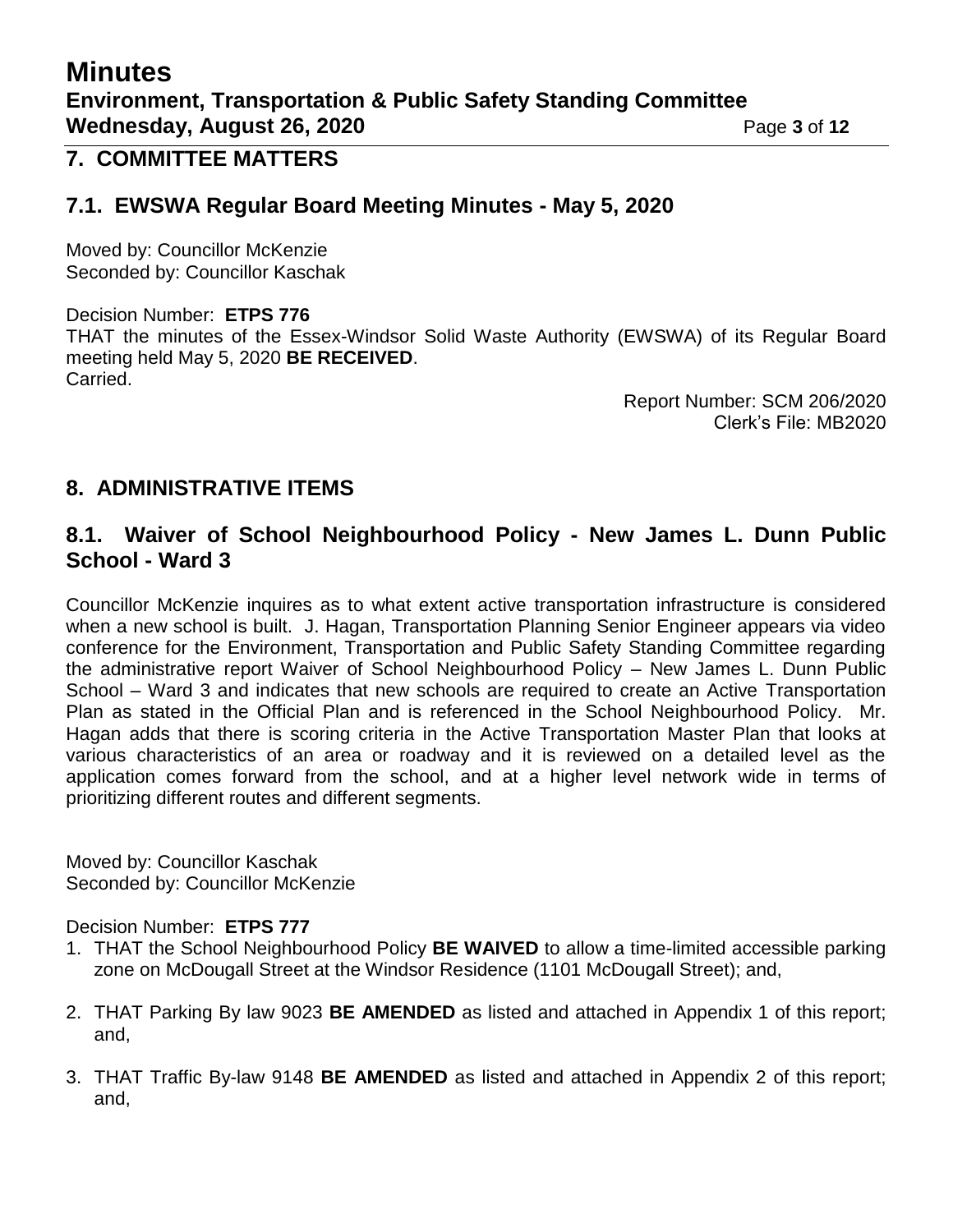# **Minutes Environment, Transportation & Public Safety Standing Committee Wednesday, August 26, 2020** Page 4 of 12

- 4. THAT the City Solicitor **BE DIRECTED** to prepare the necessary documents to amend the by law; and,
- 5. THAT a pre-commitment of \$7,003 against 2022 for the School Neighbourhood Policy program (project OPS-001-18) **BE APPROVED**; and,

6. THAT Administration **BE REQUESTED** to provide the active transportation analysis for this area when this report proceeds to Council for their consideration. Carried.

> Report Number: S 56/2020 Clerk's File: ST2020

### **8.2. Wyandotte Street East Road Narrowing - Environmental Assessment Requirements - Ward 6**

Councillor Costante inquires as to what administration would recommend at this juncture moving forward. Mr. Hagan indicates that for any prime projects or higher, they do recommend that some sort of consultation or notification process occurs that is fitting for the impact of the project. Mr. Hagan adds that there are some concerns that need to be reviewed through a traffic analysis. Details related to traffic shifting as a result of the Riverside Drive Vista Improvement Environmental Assessment are identified. Mr. Hagan adds that some traffic forecasts, current traffic flows and expectant growth will require review. Mr. Hagan comments that this will be the first step towards identifying what sort of road diet would be possible for this area. Mr. Hagan states that in the Active Transportation Master Plan this section of Wyandotte is identified as a multi-modal corridor, so in these corridors, it is important to do a detailed review to identify the best solution that accommodates all of the different road issues.

Councillor Costante comments that if this report is received for information, it essentially means that the City won't move forward with an EA, but will move forward with the ATMP process. Mark Winterton, City Engineer appears before the Environment, Transportation and Public Safety Standing Committee via video conference and indicates that the Environmental Assessment is a provincially legislated requirement for a public process and whether an EA is required legislatively or not, does not preclude the city from doing anything on the right-of-way. Mr. Winterton adds that due to the impact on infrastructure and the use of capital funds, the impact on Riverside Drive Vista and the traffic flow on an arterial road that would be impacted, the City would want to carry out due diligence before proceeding with a project of this sort. Mr. Winterton adds that there are two parallel processes to undertake prior to making the physical changes to the road which are to review the impacts to the commuters as well as the impact to the adjacent businesses and residents along the way.

Councillor Costante inquires whether the process prescribed in the Active Transportation Master Plan is sufficient to review these implications. Mr. Winterton indicates that there is Council direction to proceed with the implementation of the ATMP and there are capital dollars associated with that.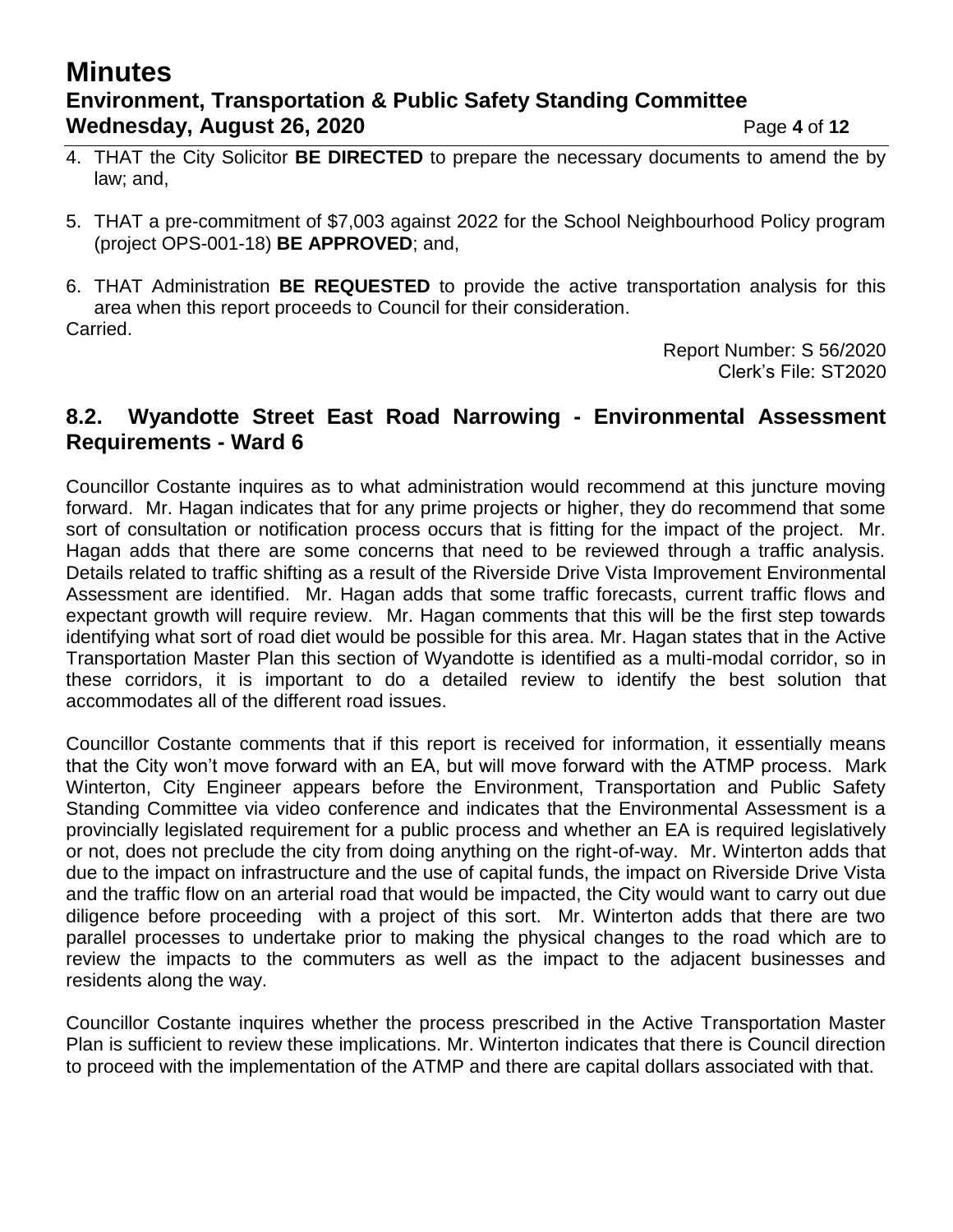# **Minutes Environment, Transportation & Public Safety Standing Committee Wednesday, August 26, 2020 Page 5** of 12

Moved by: Councillor Francis Seconded by: Councillor Kaschak

#### Decision Number: **ETPS 778**

THAT the report of the Transportation Planning Senior Engineer dated July 15, 2020 entitled "Wyandotte Street East Road Narrowing - Environmental Assessment Requirements – Ward 6" **BE RECEIVED** for information.

Carried.

Report Number: S 95/2020 Clerk's File: ST2020

## **8.3. Windsor Deep Energy Efficiency Retrofit Program Grant Opportunity**

Councillor Francis inquires about the surplus funds outlined in the recommendation. Karina Richters, Supervisor Environmental Sustainability and Climate Change appears before the Environment, Transportation and Public Safety Standing Committee regarding the administrative report Windsor Deep Energy Efficiency Retrofit Program Grant and indicates that FCM Grants are eligible for up to eighty per cent of the total payment costs of \$175,000, and it is necessary to leverage those funds in order to be able to apply for the grant.

Councillor McKenzie inquires about considering a Municipal Service Corporation or potentially a private sector service partner. Ms. Richters indicates that what they want to achieve through the Program Design Study is to identify exactly what the best path for the municipality is. Ms. Richters adds that there will be opportunities to look at non profit or some other entity to provide this service and at this point, it is basically designing the program for the best interests of the city.

Councillor McKenzie inquires whether the surplus funds amount will be sufficient. Ms. Richters indicates that the amount is sufficient and it is in excess of the 20% that is required, and adds that administration does not know how many external consultants will be required to review some of the aspects of the program design.

Moved by: Councillor McKenzie Seconded by: Councillor Costante

#### Decision Number: **ETPS 779**

- 1. THAT the report of the Community Energy Plan Administrator dated August 6, 2020 entitled Windsor Deep Energy Efficiency Retrofit Program Grant Opportunity **BE RECEIVED** for information.
- 2. THAT City Council **DIRECT** Administration to submit an application to the Federation of Canadian Municipalities' Community Efficiency Financing program (the "FCM CEF Program") for grant funding ("the Grant") in order to complete a Program Design Study, along with the following recommendations: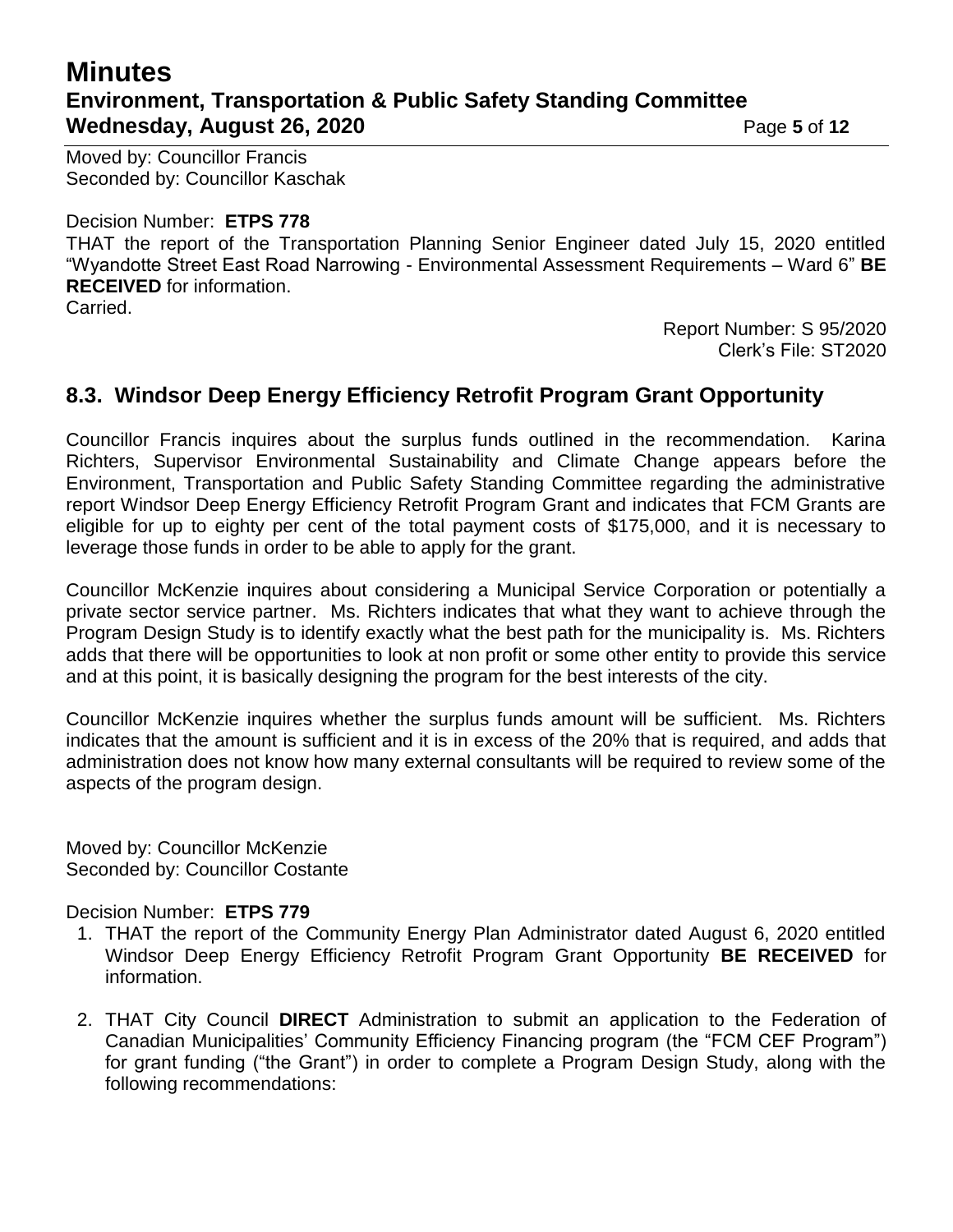# **Minutes Environment, Transportation & Public Safety Standing Committee Wednesday, August 26, 2020 Page 6** of 12

- a. That the Chief Administrative Officer **BE AUTHORIZED** to execute any agreements, declarations or approvals required to submit the application for the Grant;
- b. That the Chief Administrative Officer and the City Clerk **BE AUTHORIZED** to take any such action and sign any such documentation as may be required to effect the recommendations and funding for the Grant, subject to all documentation being satisfactory in legal form to the City Solicitor, in technical content to the City Engineer, and in financial content to the City Treasurer;
- c. That in the event the City receives written confirmation of the Grant being awarded to the City, implementation of the DEER Project does not result in a need for additional City funding not already approved by City Council and where the Grant provider confirms that expenditures as of that date are eligible, then City Council **APPROVES** the following recommendations:
	- i. The Chief Administrative Officer **BE AUTHORIZED** to delegate signing of all claims and applicable schedules and other such documents required as part of the request for payment to the Supervisor, Environmental Sustainability & Climate Change or designate, subject to financial content approval from the area's Financial Planning Administrator or their manager; and,
	- ii. The Chief Administrative Officer and City Clerk **BE AUTHORIZED** to sign agreements or contracts with successful vendors / proponent / bidders satisfactory in technical content for all projects to the City Engineer, in financial content to the City Treasurer, and in legal form to the City Solicitor; and,
	- iii. The Purchasing Manager **BE AUTHORIZED** to issue Purchase Orders or RFPs as may be required to effect the recommendations noted above, subject to all specification being satisfactory in technical content to the City Engineer and in financial content to the City Treasurer.
- 3. THAT City Council **APPROVE** the transfer of surplus funds of \$72,722 from the Corporate and Community Climate Change Mitigation (Project ID #7159001) to a new project ID for the development of the Deep Energy Efficiency Retrofit ("DEER") Business Plan. Carried.

Report Number: S 107/2020 Clerk's File: MU/8327

## **8.4. Response to Council Directive Requesting Administration to Report Back to Council with Gap-Filling Opportunities in Community Gardens on Municipal Property Policy- City-Wide**

Councillor McKenzie inquires about options to achieve a middle ground that would alleviate the public's concerns related to Option 2 as outlined in the report. Ms. Richters indicates that in terms of the community gardens, there are many who favour the status quo as they are able to use the community gardens as a leadership tool to encourage participation within their local communities. Ms. Richters adds that the city is trying to allow participants that may not be registered as a legal entity to form a community garden and to reduce the burden of a legal license agreement and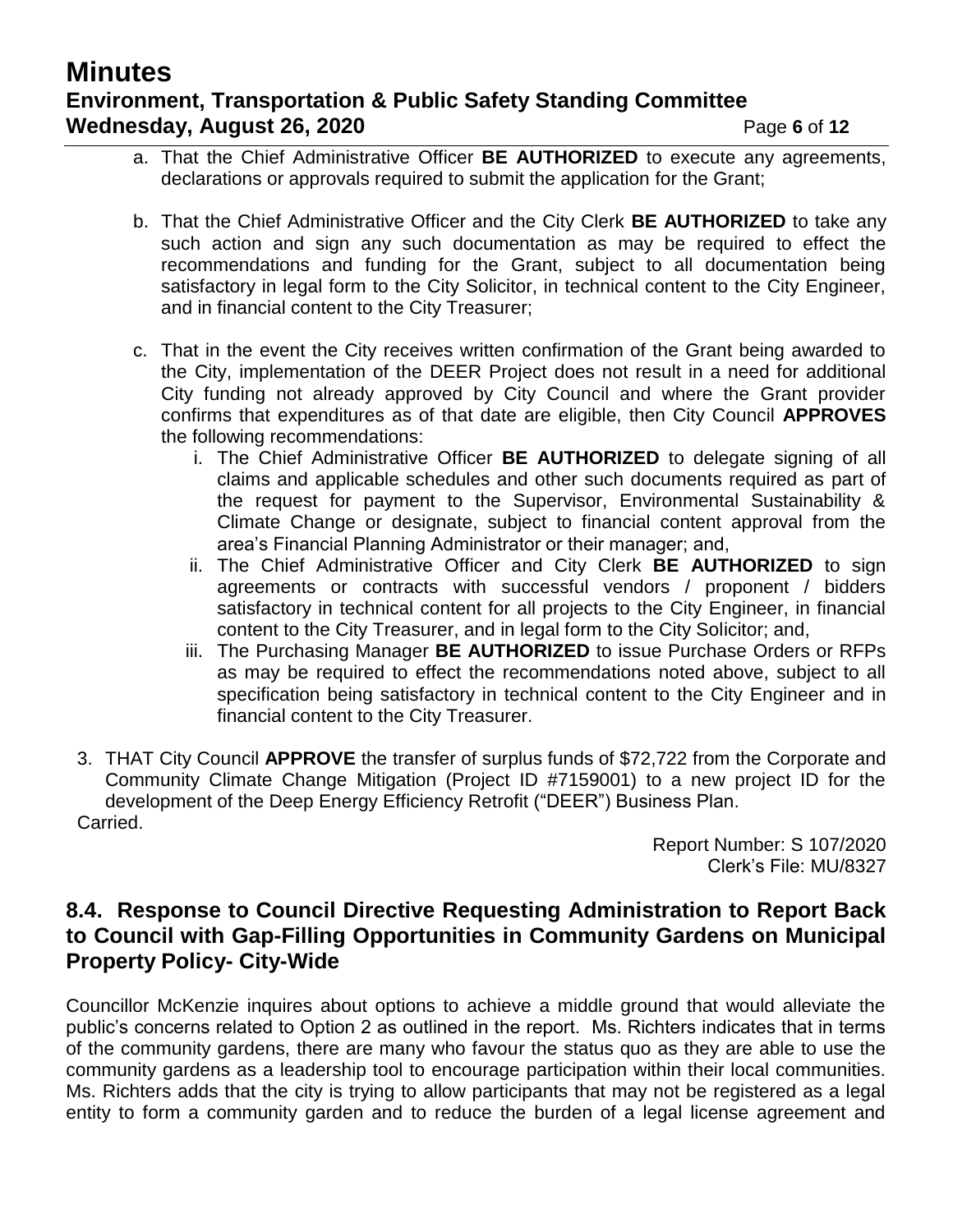## **Minutes Environment, Transportation & Public Safety Standing Committee Wednesday, August 26, 2020** Page 7 of 12

insurance that is currently required. Ms. Richters provides some risk background and states that the community gardens are insured similar to any part of a city park and the insurance that was required was more to protect the person that was leasing the plot. Ms. Richters adds that when they researched other municipalities across Ontario that no other municipalities currently require insurance.

Councillor McKenzie inquires about details related to costs incurred by the city related to Option 2 and whether there may potentially be new revenues to offset those costs. Ms. Richters indicates that other municipalities do charge a fee to individual gardeners which helps to offset any of the costs associated with the servicing, i.e. water and mulch. Ms. Richters provides details related to Option 1 and the construction of the garden which is up to whoever wants to take part in the garden and may be a barrier to getting more gardens in place. Ms. Richters indicates they are also considering the Environmental Master Plan which has a reserve of \$5,000 to be used for building plots if needed as well as future park redevelopment.

Councillor Costante requests clarification related to the policy for community gardens and whether it only applies to City of Windsor property. Ms. Richters responds affirmatively.

Councillor Francis inquires as to whether the City is looking to fill the gap that the United Way left when they reallocated their funding to different areas. Ms. Richters indicates that they are responding to the Council directive and she adds that Option 2 as outlined in the report is one way to address the United Way funding and how to make it more accessible to everyone in the city.

Councillor Francis inquires about funding requirements related to option 2. Ms. Richters indicates that if the funding requirements are greater than what was called for in the report, they would seek Council direction each time. Ms. Richters adds that they already have preapproved parks so if a community group chooses to build a community garden in one of those parks, the group can go through an administrative process to be able to leverage the \$5,000 and if the proposed site is not on a preapproved list it would have to come to Council for approval.

Moved by: Councillor McKenzie Seconded by: Councillor Costante

Decision Number: **ETPS 780**

- I. THAT the report of the Environment & Sustainability Coordinator dated August 6, 2020, entitled "Response to Council Directive Requesting Administration to Report Back to Council with Gap-Filling Opportunities in Community Gardens on Municipal Property Policy" **BE RECEIVED.**
- II. THAT Option 2: City Led Community Gardens **BE APPROVED.**
- III. THAT Administration **BE DIRECTED** to update the Community Gardens on Municipal Property Policy. Carried. Councillor Francis voting nay.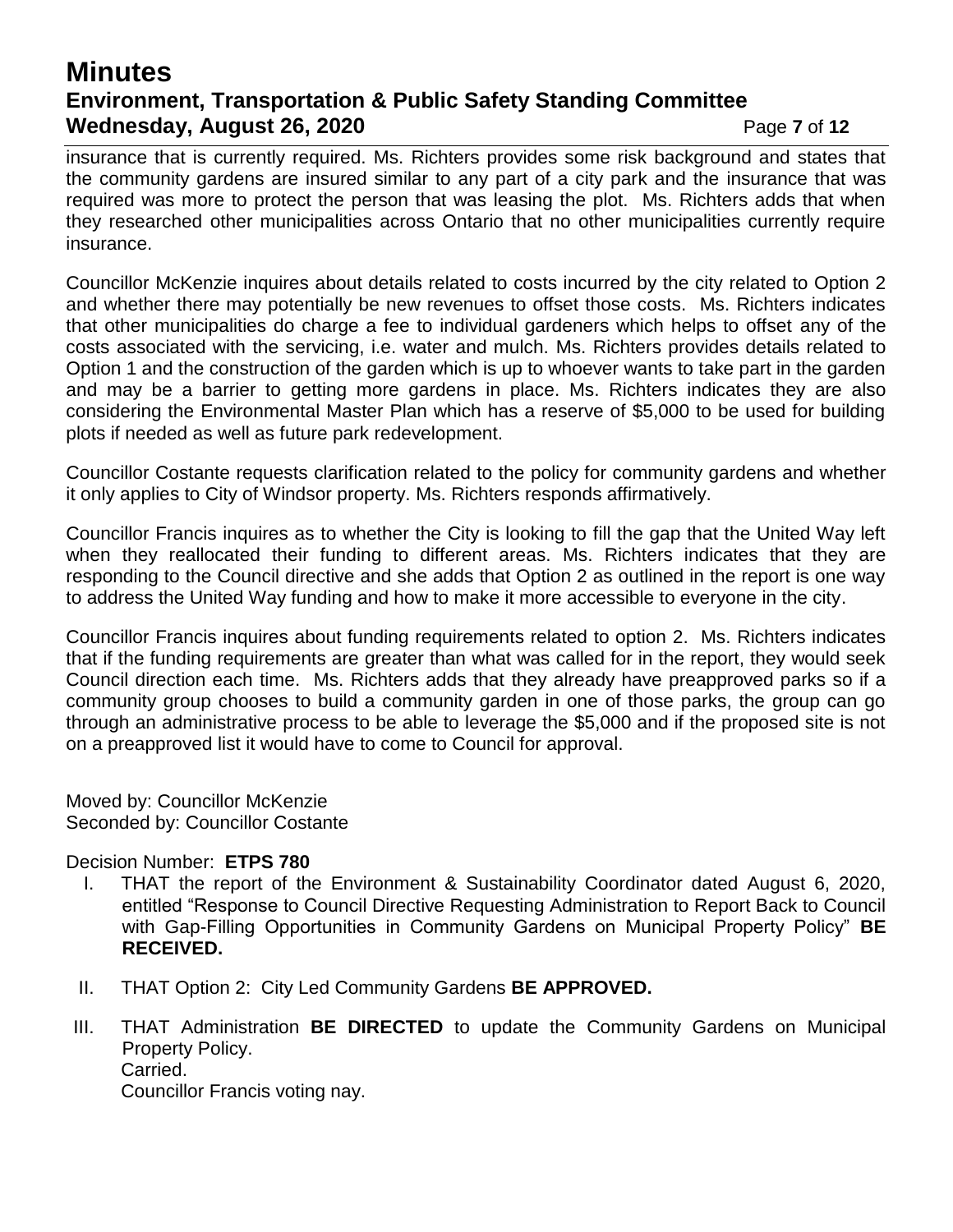Report Number: C 158/2020 Clerk's File: SR2020

## **8.5. CQ 5-2020 Additional Metered Parking Spaces in the Wyandotte Street West Business Area - Ward: 2**

Moved by: Councillor Costante Seconded by: Councillor Kaschak

#### Decision Number: **ETPS 781**

THAT the report of the Coordinator, Parking Services dated August 7, 2020 entitled "CQ5-2020 Additional Metered Parking Spaces in the Wyandotte Street West Business Area - Ward: 2" **BE RECEIVED** for information; and further,

THAT Option A, which includes the addition of the following locations of thirteen (13) new metered spaces with normal operating hours from 9:00 a.m. to 6:00 p.m. **BE APPROVED:**

#### **BRIDGE AVE.**

North of Wyandotte

• Potential number of new meter spaces: 2

South of Wyandotte

• Potential number of new meter spaces: 2

#### **PARTINGTON AVE.**

North of Wyandotte

• Potential number of new meter spaces: 1

South of Wyandotte

• Potential number of new meter spaces: 2

#### **RANKIN AVE.**

North of Wyandotte

• Potential number of new meter spaces: 2

South of Wyandotte

• Potential number of new meter spaces: 2

#### **RANDOLPH AVE.**

North of Wyandotte

• Potential number of new meter spaces: 2

South of Wyandotte

• Potential number of new meter spaces: 0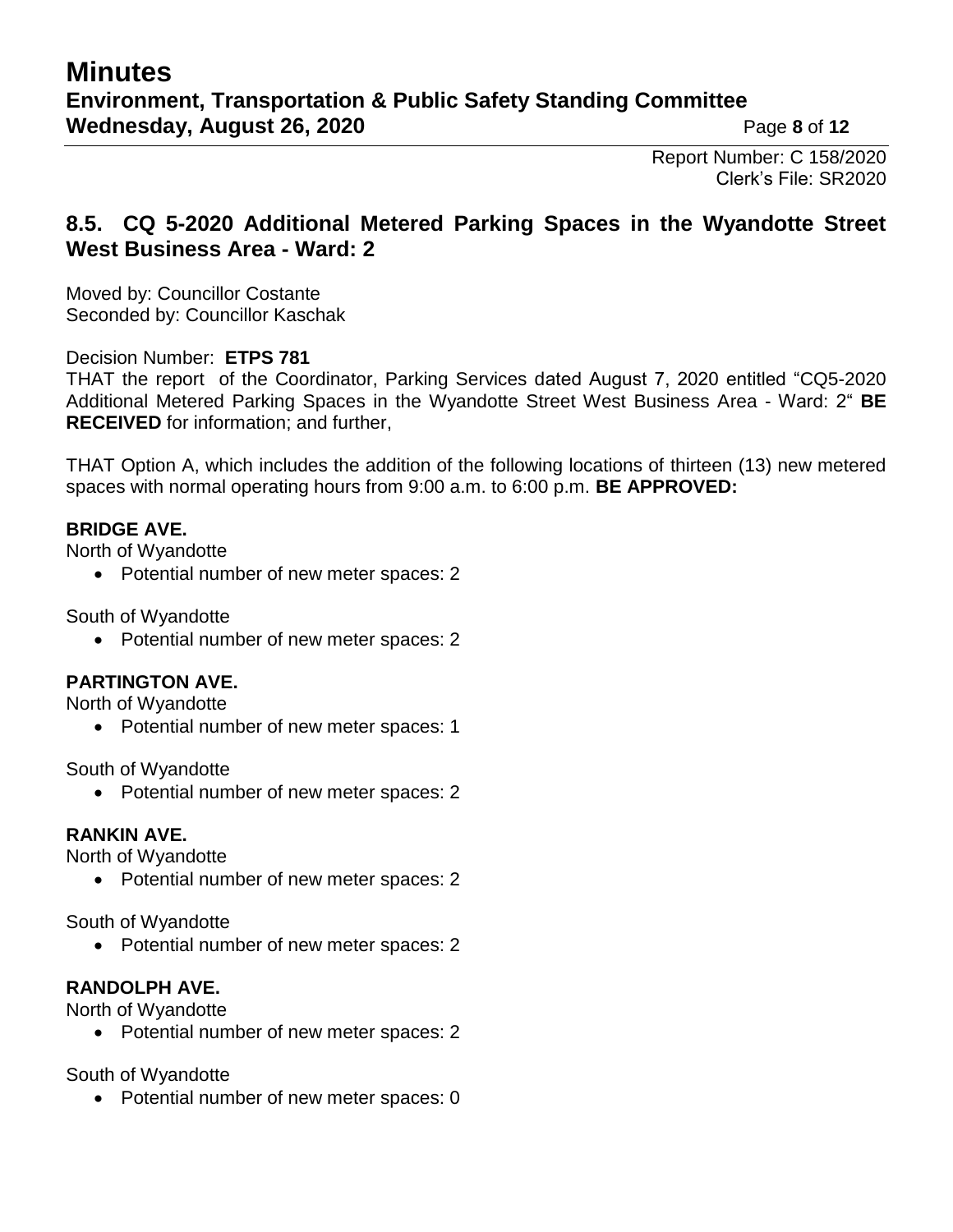# **Minutes Environment, Transportation & Public Safety Standing Committee Wednesday, August 26, 2020** Page 9 of 12

#### **ASKIN BLVD.**

North of Wyandotte Potential number of new meter spaces: 0 Carried.

Report Number: S 106/2020 Clerk's File: ST2020

### **8.6. CQ 6-2020 New Residential Permit Areas - City Wide**

Councillor McKenzie inquires about requests for residential parking permits and the reasons they are only assessed once every 5 years in a specific area. Shawna Boakes, Senior Manager, Traffic Operations & Parking Services appears before the Environment, Transportation and Public Safety Standing Committee via video conference regarding the administrative report CQ 6-2020 New Residential Permit Areas and indicates that when there is a changeover in a neighbourhood, i.e. someone moves in or out, administration receive many calls related to parking and adds if an area has already been petitioned by another resident, administration does not want to review an area multiple times, hence the 5 year timeline was selected.

Councillor McKenzie inquires whether any neighbourhood in the city would be required to meet the 95% threshold in order to qualify for the residential permits. Ms. Boakes indicates that the initial step is an assessment by Administration and a review of the area as a whole to ensure that one street's problems are not pushed onto another street. Ms. Boakes adds that a report would then go to Council, and if Council decides to designate that area as a residential permit area, the residents would then go forward with a petition.

Councillor Costante inquires when there is an assessment of an area, could there also be room for an assessment of the 95% threshold specifically referring to the area surrounding the University of Windsor and adds there is a high concentration of students who reside there and one of the challenges is in meeting the 95% threshold, which is the nature of the street as transient and it is difficult to acquire the signatures. Ms. Boakes indicates that a threshold has to be selected for the overall policy and then City Council can make the decision to change that number when they review individual reports related to specific areas.

Moved by: Councillor Francis Seconded by: Councillor Kaschak

THAT the report in response to CQ 6-2020 – New Residential Permit Areas BE RECEIVED by Council for information.

The motion is **put** and is **lost**.

Aye votes: Councillors Francis and Kaschak. Nay votes: Councillors McKenzie, Costante, and Holt. Abstain: None. Absent: None.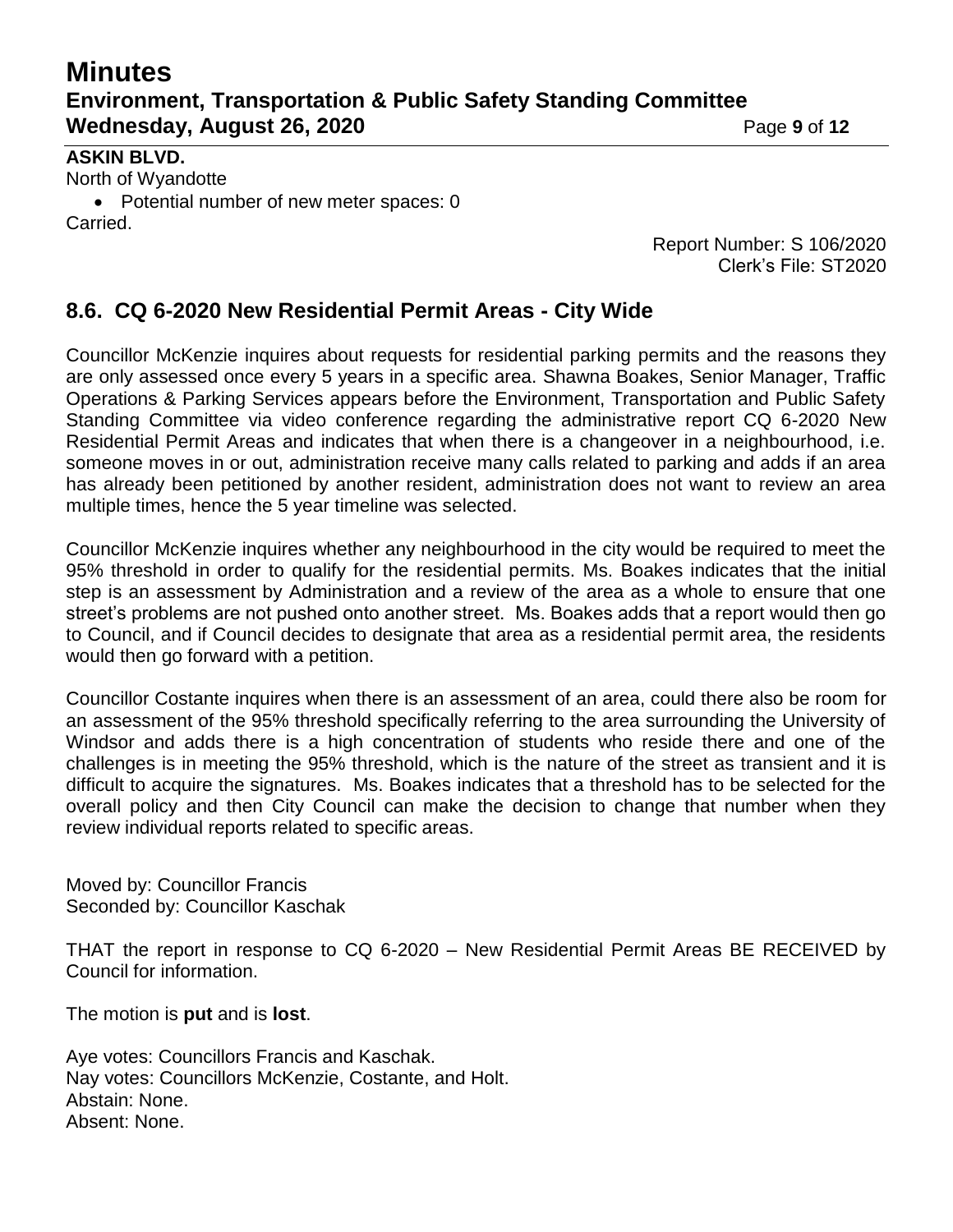# **Minutes Environment, Transportation & Public Safety Standing Committee Wednesday, August 26, 2020** Page 10 of 12

Moved by: Councillor Costante Seconded by: Councillor McKenzie

Decision Number: **ETPS 782**

THAT should Council wish to make changes to the existing Residential Parking Permit process or area restrictions, that Administration **BE REQUESTED** to recommend updating the Parking Control Changes Policy to include the residential permit program. Carried.

Councillor Francis voting nay.

Report Number: S 108/2020 Clerk's File: ST2020

## **9. TRANSIT BOARD ITEMS**

## **9.1. The Contributory Pension Plan for Employees of Transit Windsor - Actuarial Valuation as at December 31, 2019 - City Wide**

Councillor McKenzie inquires about continuing the contributions to the Pension Plan and to defer taking a contributory "holiday" to a later time. Pat Delmore, Executive Director Transit Windsor appears before the Environment, Transportation and Public Safety Standing Committee via video conference regarding the administrative report The Contributory Pension Plan for Employees of Transit Windsor- Actuarial Valuation as at December 31, 2019 and indicates that consideration was given to continuing the payments, however they have to look at each year in its entirety. Mr. Delmore adds that they could have continued to make the payments which would have made the contributions higher for the next year and possibly would not be in a position to take a contributions holiday. Mr. Delmore indicates the contributions are based on the previous year's financial statements and the decision was that they take the holiday this year recognizing some of the financial constraints that the city is encountering this year.

Moved by: Councillor McKenzie Seconded by: Councillor Francis

#### Decision Number: **ETPS 783**

THAT the Environment, Transportation & Public Safety Standing Committee sitting as the Transit Windsor Board of Directors:

- I. **APPROVE** the Actuarial Valuation of the Contributory Pension Plan for Employees of Transit Windsor as at December 31, 2019; and,
- II. **DIRECT** the Executive Director of Transit Windsor, as the Plan Administrator, to forward the Actuarial Valuation as at December 31, 2019, to the Office of the Superintendent of Financial Institutions and to the Canada Revenue Agency; and,

III. **APPROVE** the reduction of the established Letter of Credit by \$153,931. Carried.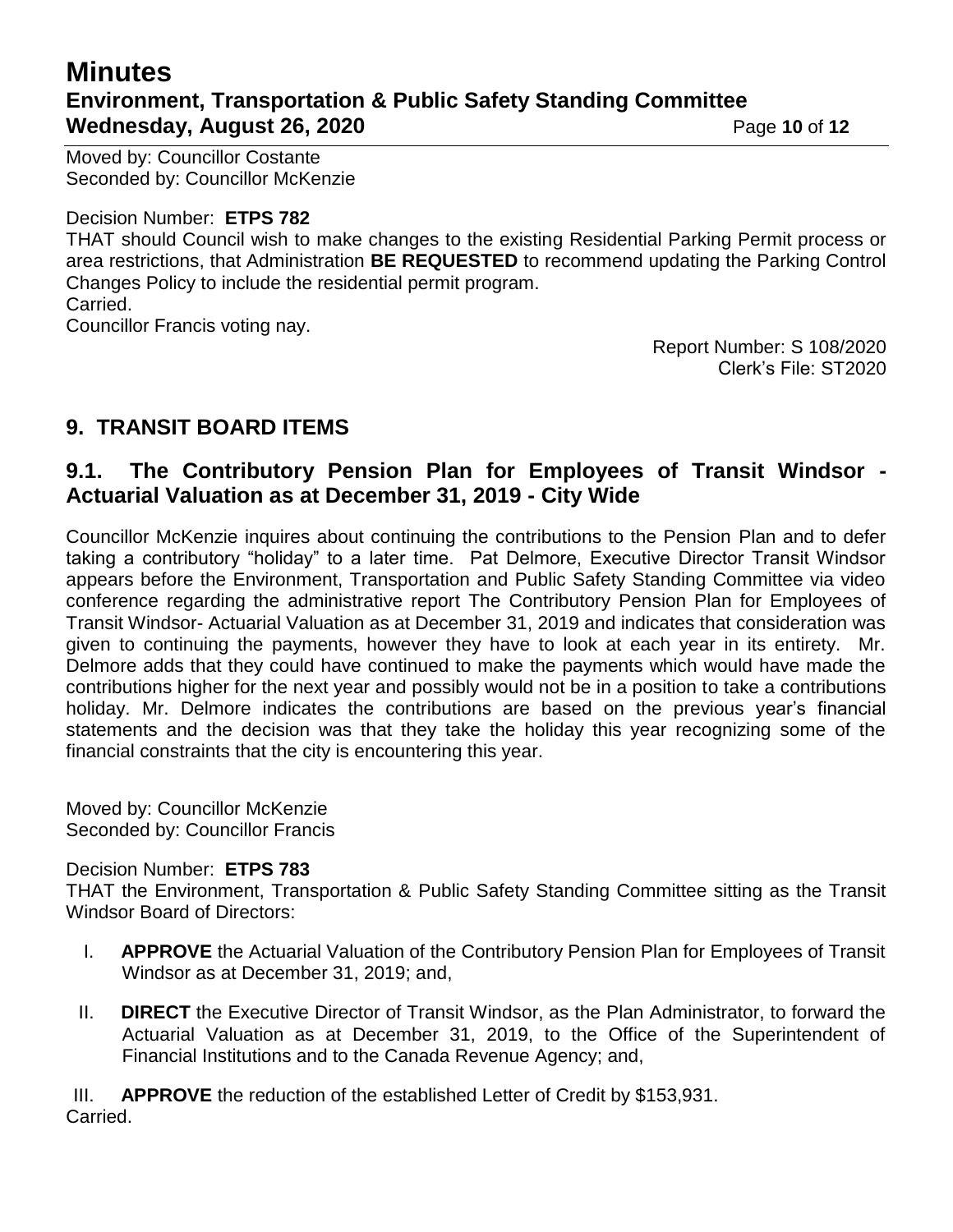Report Number: S 103/2020 Clerk's File: MT/13708

## **9.2. The Contributory Pension Plan for Employees of Transit Windsor - Audited Financial Statements for the year ended December 31, 2019 - City Wide**

Councillor Francis inquires whether there are any concerns with the audit. Mr. Delmore indicates that it was a very clean audit with no issues.

Moved by: Councillor Costante Seconded by: Councillor Francis

Decision Number: **ETPS 784**

THAT the Environment, Transportation & Public Safety Standing Committee sitting as the Transit Windsor Board of Directors:

**APPROVE** the Audited Financial Statements as at December 31, 2019, of the Contributory Pension Plan Fund for Employees of Transit Windsor; and,

**DIRECT** the Executive Director of Transit Windsor, as the Plan Administrator, to file the financial statements with the Office of the Superintendent of Financial Institutions Canada (OSFI).

Carried.

Report Number: S 104/2020 Clerk's File: MT/13708

## **10. ADOPTION OF TRANSIT BOARD MINUTES**

None presented.

## **11. QUESTION PERIOD**

None registered.